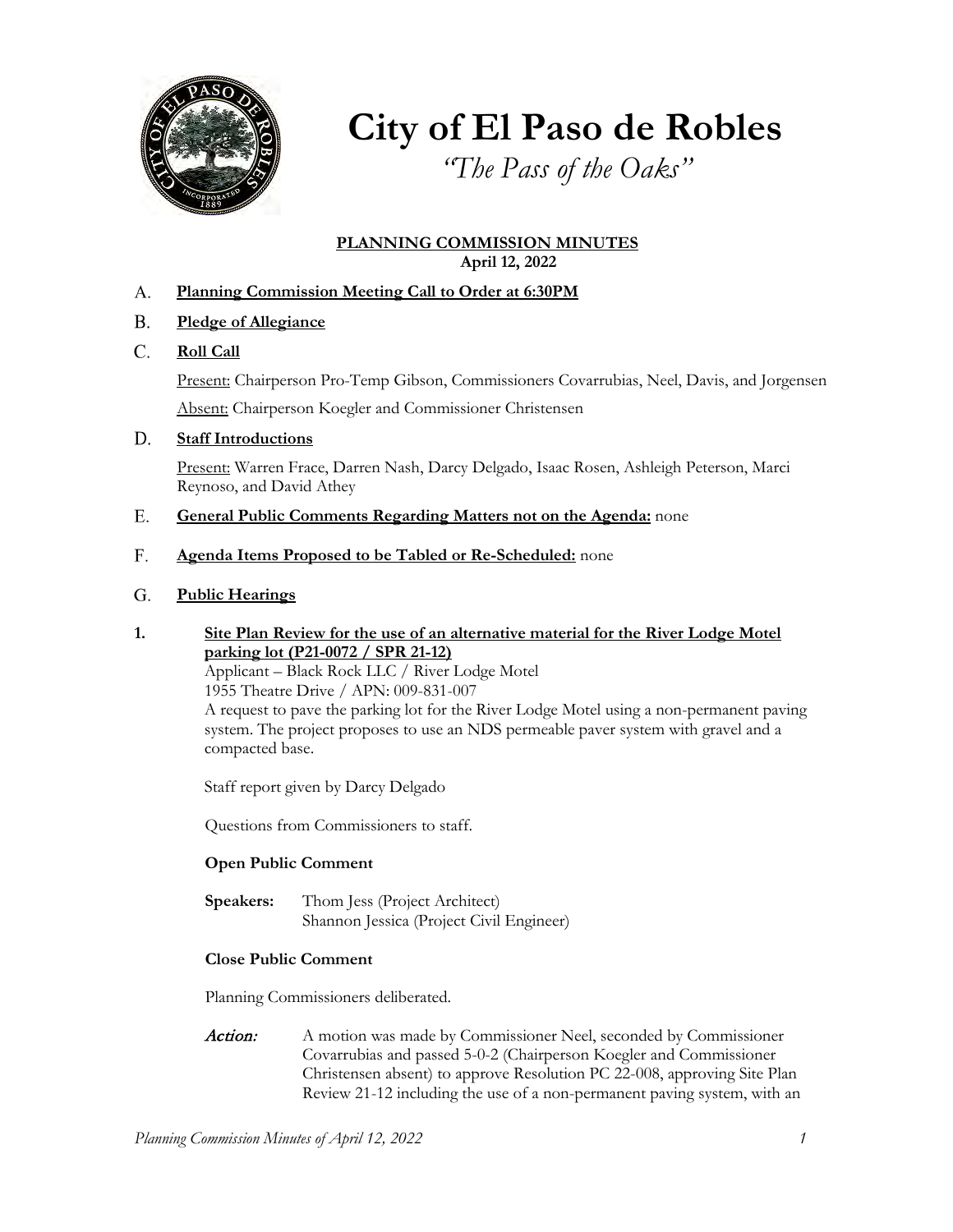amendment to Finding No. 3 to change the phrase 'two entrance points' to 'main entrance'.

## **2. City of Paso Robles General Plan Annual Report 2021**

Applicant – City of Paso Robles **Citywide** Staff report given by Darcy Delgado

Questions from Commissioners to staff.

## **Open Public Comment**

**Speakers:** None

## **Close Public Comment**

Planning Commissioners deliberated.

Action: A motion was made by Commissioner Neel, seconded by Commissioner Davis and passed 5-0-2 (Chairperson Koegler and Commissioner Christensen absent) to recommend the City Council approve the General Plan Annual Report.

#### **Discussion Items:** none H.

#### **Consent Calendar**  I.

#### **3. Planning Commission Minutes (for approval):**

March 22, 2022

Action: A motion was made by Commissioner Covarrubias seconded by Commissioner Davis and passed 5-0-2 (Chairperson Koegler and Commissioner Christensen absent) to approve the consent calendar as presented.

## **Other Reports** J.

#### **Paso Robles Street Ad Hoc Committee Report** 4.

Meeting is scheduled for Wednesday, April 13, 2022, at 11am in the Large Conference Room at City Hall. Members of the Ad Hoc Committee are Chairperson Koegler, Commissioner Jorgensen and Commissioner Covarrubias.

#### **Housing Constraints and Opportunities Committee (HCOC) / Zoning Code Update Report**  5.

#### **Development Review Committee Rotation Schedule**  6.

| Month | <b>Commissioners</b> |           |                               |
|-------|----------------------|-----------|-------------------------------|
| April | Koegler              | Neel      | Christensen<br>$4/11$ - Davis |
| May   | Gibson               | Jorgensen | Christensen                   |